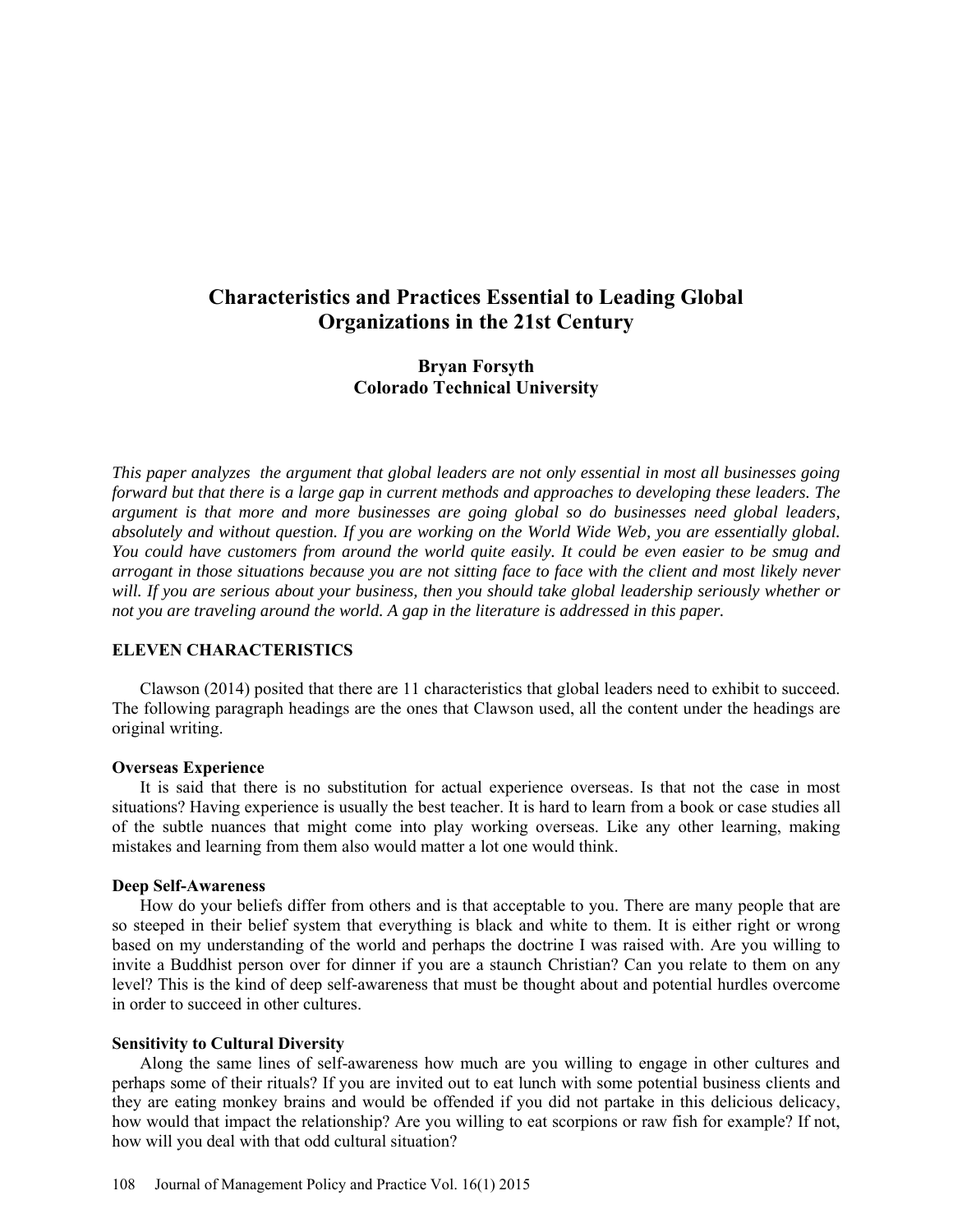#### **Humility**

As Americans with huge egos and often a sense of self-superiority, this can be very crucial. When this author was working overseas, we were warned not to look or act like "ugly Americans". When you go downtown you do not wear your ten gallon hat and cowboy boots. You are humble and respect the culture you are working in. After all, when in Rome do as the Romans do is probably good advice in this situation. Most Americans can use a good dose of humility both here and abroad. It will certainly take you places that any other egotistical behavior would or could not.

#### **Lifelong Curiosity**

Lifelong learning is a commonly used term these days. If one is not willing to learn, change and adapt to the environment as it is shifting and morphing around them, they are not likely to survive very long internationally. It is one thing to say you are a lifelong learner and it is quite another when you are being forced to change your ways and adapt on a regular basis.

#### **Cautious Honesty**

What is honesty? What is truth, good and bad, etc. when you are in a foreign country? You must be aware that some cultures have languages where the words we use do not even exist let alone having the same understanding that we have of the same word. So when you are using any term that could possibly be ambiguous, be sure to use caution until you know what you are doing for sure.

#### **Global Strategic Thinking**

How attuned are you to the global situation? Do you keep current with the latest economic trends and perhaps the politics of the countries you are dealing with? Let's say you are working in Iraq and they put a new government in place, how does that affect your strategy as it relates to that country? What about the people involved, do you truly invite differing people from differing cultures who might have the necessary knowledge, skills and ability to do the work that needs to be done? How about the strategy, what changes about your strategy when in a global marketplace? More questions than answers here right now but I would consider them important in thinking about global strategy.

#### **Patiently Impatient**

When you are doing business in Japan, how does that culture treat time and relationships in business? In our country we tend to want to "close the deal" as soon as possible to meet our quarterly results. Is that the way the rest of the world works? Often times, not so much. If you are in Japan for instance and you try to rush the relationship, come across as a phony or push the deal to a close, you will bring up resentment and likely destroy the deal because you were not patient enough to work with the client where they are at culturally. So does that mean we do not assert ourselves at all and just go on forever without closing a deal? No, it is just like so many things in life, you must find, achieve and maintain balance.

#### **Well-Spoken**

Well-spoken in this context also means that you try at least to understand and speak the language of the country you are working in. Typically, the locals like it when you make that effort and you do not expect everyone to speak English. Also, if you have interpreters, are you comfortable with that? It is odd when you have someone speaking the words you are speaking right after you speak them. Be prepared and try. Most people in most cultures will recognize that you are trying and award you more points in the process and ultimate outcome. Trying is better than not caring about them or their culture.

#### **Good Negotiator**

Along the same theme as we have had all along in this paper, how well do you understand the culture you are in and how they negotiate? If you think speaking through an interpreter is tough, try doing that and negotiating at the same time. Is there a possibility that the words and expressions could get jumbled up and lead to issues with the final negotiation? Of course, there must be follow up and further analysis before final deals are made to ensure that it is truly what both parties agreed to.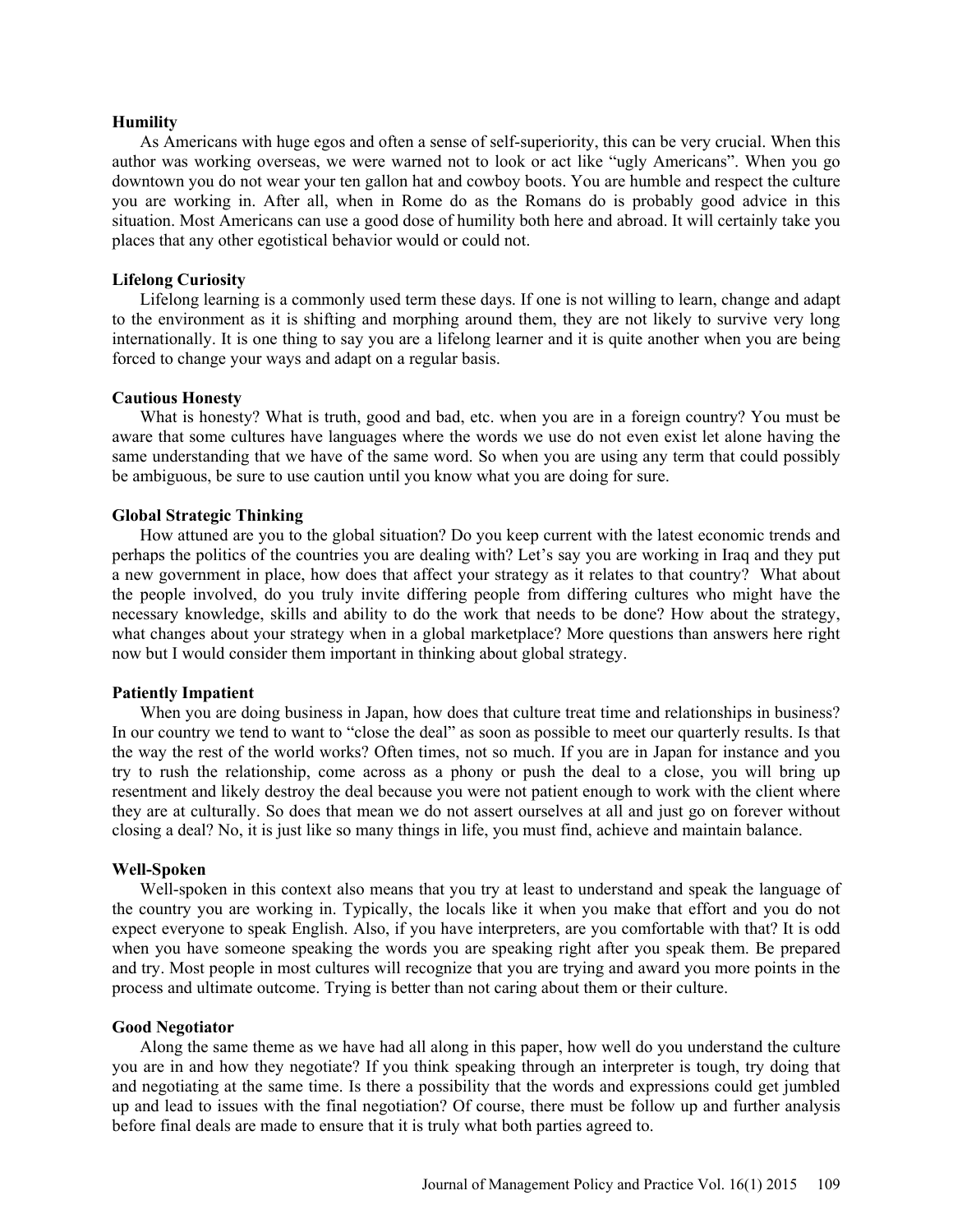#### **Presence**

How do you present yourself? Is it in alignment with your audience? The old saying is that you should dress one level above the audience you are dealing with. Does that wisdom truly apply in all situations around the globe? Maybe it could get you in trouble in some situations so again, prepare and study your audience and their culture. How about charisma and charm, do you have it and is it appropriate for the situation? I will close this part of the posting with a direct quote from Clawson that sums it up nicely. "As a global business leader, you must respect the identities and affiliations of others. Some people can do that; many or most cannot. Do you have what it takes to become a global business leader?" (Clawson, 2014, para. 15).

## **LEADING TEAMS**

Ganesh (2012) examined the challenges that global leaders have in creating the optimal organization in terms of effectiveness and efficiency along with required skills to be successful as a global leader. Ganesh (2012) further identified key opportunities for improvement and change in the interests of this optimization. Specifically team optimization was mentioned as a necessity to keep global teams moving in the right direction and toward the desired end game.

Team Working: Optimization is likely to break many silos previously existing in the organisation. Employees may be expected to pool their respective efforts to jointly create value for the stakeholders. Assumptions around team working may need to be clarified to create team accountabilities, rather than individual accountabilities. Leadership has a very critical role to play with respect to building the culture of optimization. Firstly, the leaders may have to lead by example by demonstrating what they preach. Secondly, the leaders may have to create practices/frameworks within the organization that may encourage employees to whole heartedly embrace the above mentioned cultural attributes. For example, one of the ways this is done is by setting specific behavioral goals and providing associated rewards for employees who demonstrate such goals (Ganesh, 2012. para. 12).

### **HANDLING CONFLICT**

As the CEO of a multi-national organization, I would first need awareness and reliable data and information as to what this means and how it should be approached. This CEO would need trusted advisors as well as a desire to learn about other cultures and their goals, values, needs and so on. This cannot be done using a software program such as Rosetta Stone. This takes work and dedication and a knowing that doing this is crucial to the success of the organization.

Najafbagy (2008) discussed co-orientation as a possible solution to cross-cultural conflict resolution and stated that

Co-orientation refers to any effort that may be necessary to familiarize and train an individual in the life, work, social and political relations, norms, values, traditions, religion and other aspects of one's own culture and those of other concerned nations. (Najafbagy, 2008, p. 146)

According to Najafbagy (2008), the following principles could clarify the kind of co-orientation needed for conflict resolution.

To increase our awareness and understanding of our own rights;

To increase our awareness and understanding of our own culture;

To become more cognizant of our attitudes and feelings towards people of another country or community and vice versa;

To better understand the social, political and economic environments of other cultures and their impact on personal behavior;

To gain better awareness and appreciation of the similarities and differences between the different cultures; and,

To be flexible and realistic to an extent that could contribute to resolving conflicts (p. 146).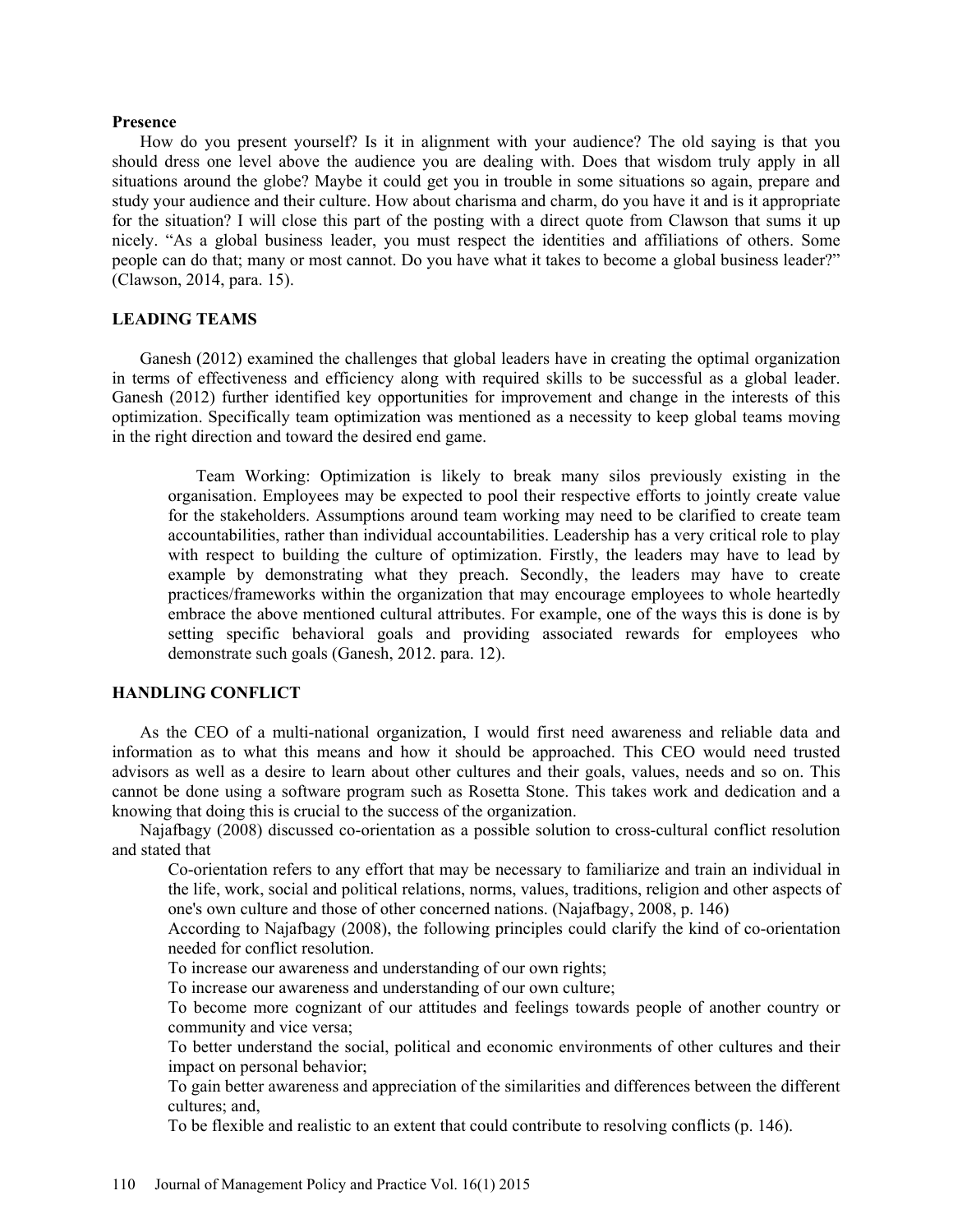An increase in self-awareness is mentioned more than once and is stated in the first paragraph of this posting as essential for any type of success with conflict in a multinational environment. If we understand our own rights and own culture then we are better prepared to work with any differences that are discovered between two or more parties. So self-awareness and knowing what we stand for and believe in and what we will be willing to sacrifice in negotiations and what we will not is a good place to start for this CEO. One way to really be effective is immersion in another culture speaking their language, eating their food and getting a real feel for the culture and way of life. As the CEO however, is that possible? Likely it is not so plausible unless the company happens to be headquartered in another country. So having trusted advisors that can go to the countries in question and have that immersion might be preferred. How important is this to your organization and your future success? That determination will be a major factor in gaining understanding as to how far you go with this.

The other side of this is the willingness of each party to engage and stay engaged looking for mutual benefit and trying to meet the needs of the other while not giving up all of your positions. None of this works if both parties are not willing participants. An example is the conflict between the people of Gaza and the Israelis at this time. When you watch the spokesperson for both sides you get a sense that they are so deeply embroiled in their situations and their stand on the issues that there might never be a peaceful solution. This author has observed and studied many a spokesperson for the certain countries during these periods of unrest and has gotten the impression that these countries and their leaders feel and project a sense of superiority; that there way is the right way leaving little to no room for negotiations. If one party comes to the table with a pre-conceived outcome and little to no room for give and take, this will ultimately lead to an undesirable outcome.

Leaders have tried for many decades to come up with solutions that both sides could agree on when they do not seem to be able to come up with their own. This brings up the variable of having an outside entity trying to negotiate for the two sides. Do the people offering ideas truly understand the needs of both sides and are they considering all the possibilities for a peaceful outcome. One would think the answer is yes but apparently the answer is no because it has not happened yet. This might indicate that the necessary preparation has not been done in accordance with the content of this paper or other similar approaches.

How does all of this matter to the CEO of a multinational company who wants to do well at working through conflicts with their clients and internal employees, etc.? Many leaders read philosophical works such as "The Art of War" by Sun Tzu and try to gain insight and wisdom from those works that might translate into practical application for their leadership and decision making styles. This is good but does the application translate as readily as might be needed to handle a changing world and the changing needs of a population that is enriched by technology and has been brought closer together into a more global community than ever before? That is a question worth pursuing. Perhaps the title of a book called "Making the Art of War Work in Today's World" might be an appropriate part of the equation. A practical application manual of sorts where philosophy and technique intertwine into the potential for solving some of the deeply embedded problems of the twenty first century whether it be the CEO of a multinational company or a leader of a country. People are people and the more you know going into these conflicts, the better you are armed to prevail with kindness, understanding and a position where all needs will be met to the furthest extent possible. As was discussed in the beginning of this paper, how important is all of this to the multinational companies and the world as a whole and how much time and energy should be invested in making something like this happen? This author would say it is critical for the long-term health of the companies and the world and we had better begin immediately.

#### **DEALING WITH DIVERSITY**

Diversity has been defined in many ways over the years and it has added many categories as far as the human resources community is concerned. Moving beyond simple demographics, we have sexual orientation, religious affiliations and other similar situations related to race and ethnic orientation and background that have not been traditionally considered in the equation. Many companies may be engaged with the whole diversity issue to a point where it is too much and perhaps even distracts from the business at hand. However, others do not even have a definition they follow according to Whitelaw. "Only 30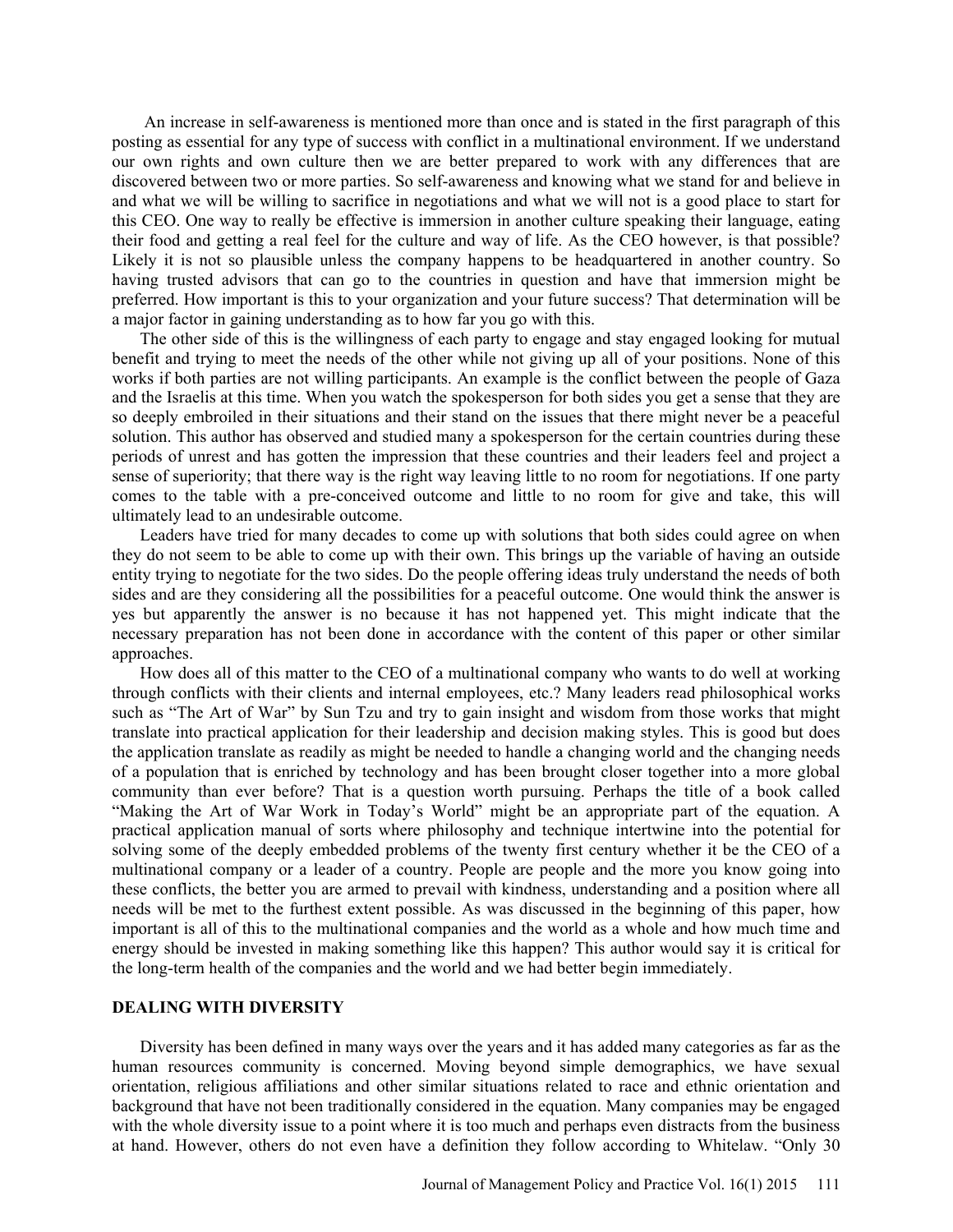percent of human resources professionals say that their company even has an official definition of diversity, according to a 2007 survey by the Society for Human Resource Management" (Whitelaw, 2010, para.1). So what is appropriate? How far do we go with the whole diversity issue? It is experience of this author that many companies that truly care will have programs for all kinds of diverse people and groups and will allow them to have a voice. For instance, where this author works now there are benefits for people that are couples in same sex relationships. This is a nice gesture and perhaps if you have a large population of gays and lesbians in your community and labor pool, it is a great idea from a business standpoint.

#### **What Does Diversity Look Like?**

If we take a closer look at some of the other extremes, we find that "Everybody has multiple identities. You're a woman, a parent, a gay, a disabled person, and of Hispanic origin, so which group do you go to?" (Van Horn as cited in Whitelaw, 2010, para.8) This is an example of my previous point where this can be taken so far that is distracts from the business at hand. It is good to be an employer of choice and to consider the needs of all the stakeholders involved for sure. However, there must at some point be a business case to support the expenditures and to justify all of it. Once you have this defined appropriately then the leadership needs to have diversity programs that teach tolerance and create a common mission or purpose that goes beyond the obvious outside appearances.

#### **A Diversity Example**

An example of building a case or defining business need could involve someone with disabilities. Reasonable accommodation is something that must be taken into consideration when hiring people that might have a disability. If you have two people who are closely qualified, that can do the job and the one in a wheelchair is seemingly the best hire, who do you hire? Let us say for example you are located in an old building downtown that is not designed to accommodate such a person with a disability. You must ask some questions such as "if I hire this person can they reasonably get to the worksite to do the work?" If the answer is no then you might ask "what if I bring the work to them". If you have a situation, where the work is on the tenth floor and cannot be moved to accommodate them then what do you do? Are you required to build an elevator or have some other means of accommodating this person if you hire them? The answer is no if the cost would hurt the business financially. There are so many variables in understanding the legal and moral aspects of all of this, which is why there are many classes being taught, and books being written and sold to try and cover all of those possible variables. We are just scratching the surface here, more to come.

#### **CHANGE FOR GLOBAL LEADERS**

There are many ways to approach change management whether it be in a local or a multinational situation. This author would argue that aside from the cultural considerations which are addressed later in this presentation that people are people and all have emotions, feelings and an ability to use their cognitive function to analyze and make decisions. The biggest difference between successful implementation and failure to implement change relates to the acculturation or institutionalization of the new way of doing things and the creation of a new culture that is by design. This culture can include people from diverse backgrounds with diverse interests and experiences.

 There are some characteristics related to the organization itself that need to be considered here. First, there is congruence in the organization to what is being proposed as an intervention. Is there harmony with the current systems and methods being used, there is a much greater likelihood of long- term success. The stability of an organization's environment can make a large difference in the success factors as well. If, for instance, we have a market that is fluctuating and this is having an effect on our ability to keep our people in position, this will certainly influence our ability to develop and implement new programs. If people are coming and going and there is a lack of consistency in application, the likelihood of failure is again higher than otherwise. Unionization (could also include the European Union) is also a key consideration to success in one organization or another. If there is union representation that is objecting to the new changes for fear of losing jobs, benefits, etc. then this can surely hamper progress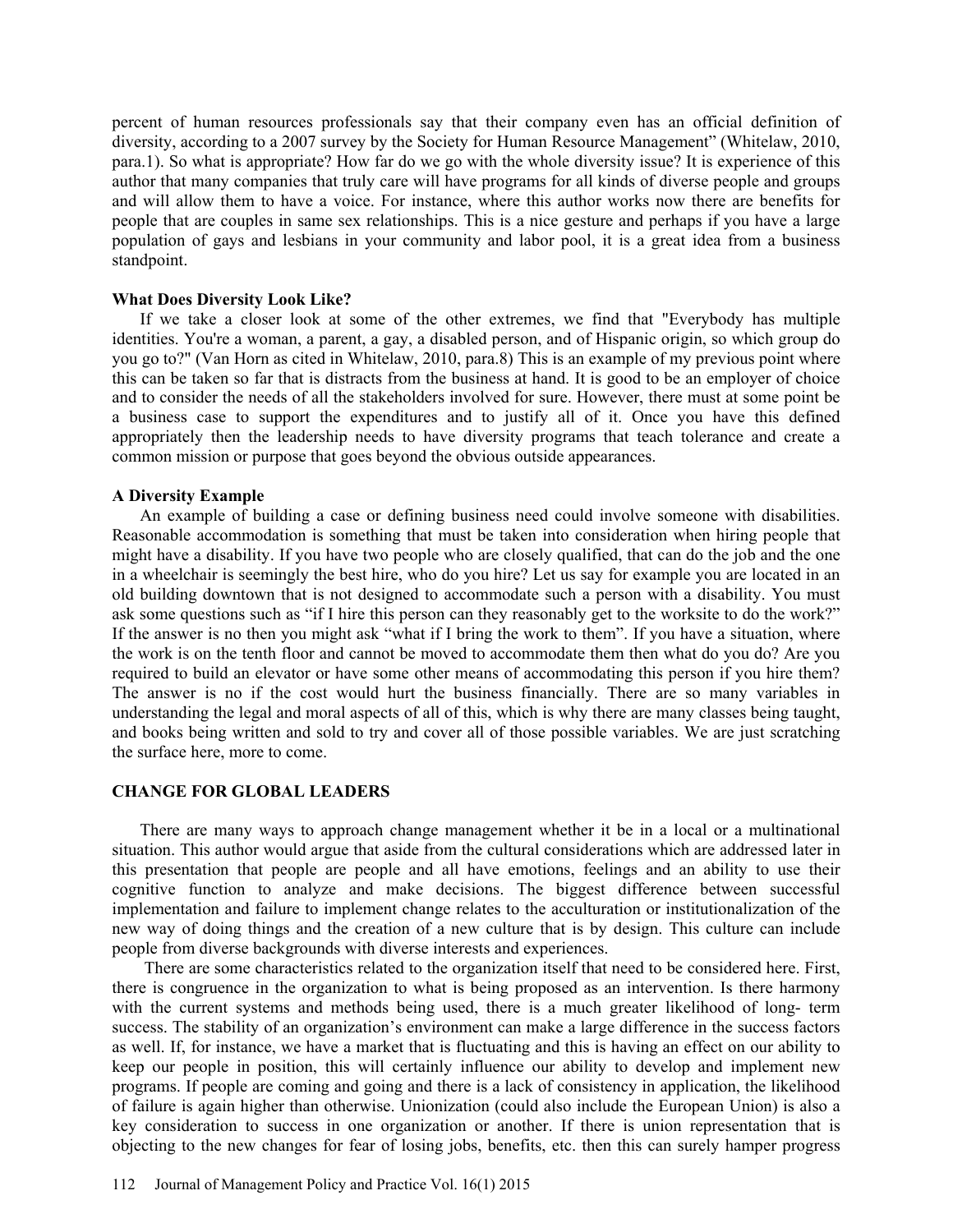and it takes a lot more skill on the part of the OD practitioner to counter this energy and figure out how to work together with these folks.

Once you have gone through and checked how you stack up against the aforementioned characteristics there are some processes to go through that involved socialization, commitment, reward allocation, as well as sensing and calibration. Concerning the socialization factor, questions need to be asked about what kind of supporting mechanisms there are to further engrain the changes that have been made? Is it going to be in the processes, how about the new hire orientation? How do the people in place pass this along to the newer folks to continue the saga into the future? The goal here for the OD practitioners is to have people saying, "That is how we do it around here" as a normal part of their everyday practices. To gain the commitment from all the people necessary to keep things moving towards institutionalization everyone should be included at all levels and people over time need to determine how this new method or practice works for them. They need to be able to make it their own so to speak within certain parameters. The OD practitioners should be there to help with that effort. For instance, if part of our new ways include a checklist and the person using the checklist can alter a few items to make it work better for them and the integrity of the checklist is not compromised, and then let them make it personal. Perhaps they will even find a slightly better way that should be used in all the checklists. If this is the case, the right thing to do is to give them public praise for their ingenuity and ask others to be looking for similar improvement. That is a sure fire way to gain commitment. This leads me into rewards allocation.

Appeal must be made to both the intrinsic and extrinsic side of the equation as much as possible. The type of situation that I just described above might be linked to the intrinsic side of the motivation equation. Something to do with pay and bonuses might link to the extrinsic side. If people feel that they are being treated fairly and equitably in terms of these rewards then they are likely to continue to support the effort. Lastly, what is referred to as sensing and calibration is simply another way of saying what has been said throughout this lesson. Having systems in place for constantly checking the environment and sensing when there is a deviation from the intended behaviors that support the new way of doing things. Once that sensing has detected such a deviation, there is a process in place to work on realignment. These are some of the most critical processes to consider when institutionalizing your change intervention (Cummings & Worley, 2009).

#### **Global Leadership Strategies for Leading Change**

Let us say that you have just finished your Masters of Business Administration (MBA) program and you are hired by a consulting company to go into larger organizations and assess their current situation and then determine and recommend at what level a strategic change intervention should occur. You are trying to understand the history and culture of the organization as well as the market and business they are in. How about their numbers? Where are they at compared to where they were a year ago, two years ago? How much assessment have they done (if any) on looking toward the future? Do they need large-scale change or perhaps just incremental changes? How about the synergies of mergers and acquisitions, would this make sense? Once you have done your due diligence and interviewed a number of key people at all levels, attended some meetings, studied the history and tried to determine the type of culture they have, then you begin to peel away the layers of the onion as we have described above.

When you are done with your initial research on the first organization in question you discover that they have done a thorough SWOT (Strengths, Weaknesses, Opportunities and Threats) analysis and have come to understand that in the very near future, the market is going to demand that we change our services a bit. In addition, it is discovered that we do not have some of the skill sets that will be needed to compete in the new market. These are highly specialized skills sets in engineering and we analyze how we might best acquire these skill sets. Should we "make or buy" as is often discussed in the world of project management. If we "buy" then this means we go out and hire all the people that have these skill sets already. Part of this decision is based on how much time we have until we have to compete in this new market. For this particular example, we will say that we do not have much time and that we have to have this talent soon. We find a company that has this talent and is in a similar line of work and is struggling financially. First, we approach the owners of the company as discuss the possibility. If there is a possibility that this acquisition makes sense for both parties, we do our due diligence on the operations and culture, etc. to determine whether there is or to what degree there is a fit between them and ourselves.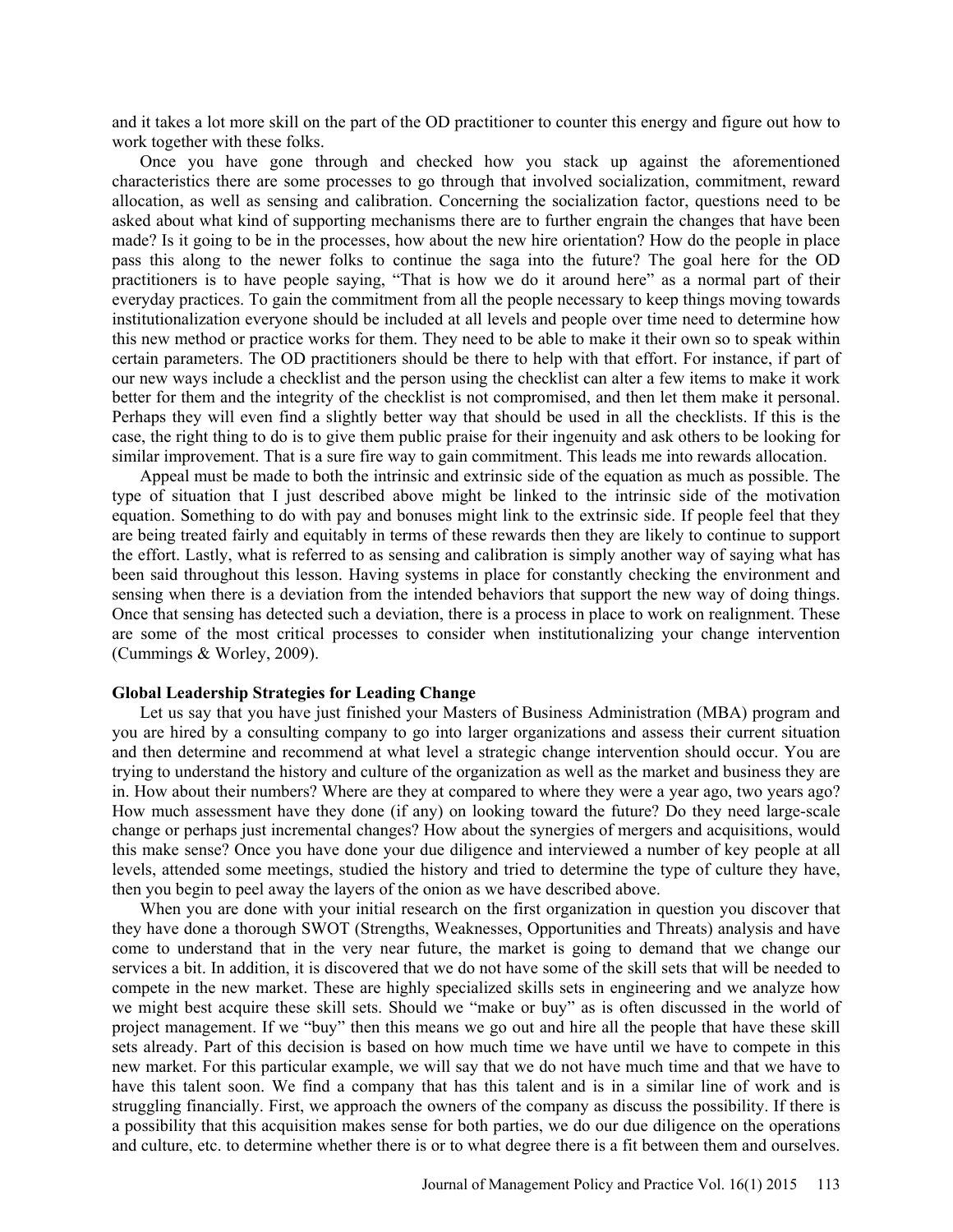Since we are primarily targeting the engineers we go and meet with them all individually and then in groups. We discuss this potential deal and what it means to them professionally and personally. If we sell them on the potential of this deal, it might be worth pursuing. If not, then it might cost us more than we would gain. If we do not understand the motivation level, the skills they bring, and what needs to be done to acculturate them into our culture, then we could very likely lose them in a short period and this would be counterproductive.

Once we determine whether all this makes sense, then we make an offer and negotiate with the current owners. If we arrive at a deal, then we must decide how the transition will take place. What tangible items do we need to keep and what does not make sense any longer. The same thing goes with the intangible assets (the human capital or people), which of them do we need to keep and which need to be moved out on onward? For the sake of this part of the discussion, let us say that all of this is figured out and we have the people and equipment we now need to meet the market demands in the coming months. Now we must go back to many of the areas that were discussed above (human processes) related to acculturating new people into the culture and or onto new teams. Assessment needs to be done to determine fit factor and to integrate them nicely into the system that we have designed for success. This intervention might be called a trans-organizational change. One thing to keep in mind as you make these decisions to "make or buy" is the fact that many acquisitions fails for many reasons. Elements of the process outlined above are not done at all or not done well. This is one of the highest risk means of redesigning an organization for the future. Support this with literature

If there is no sense of urgency driven by the market changing, the customer demands changing or any other driving force you should always be training your work force and creating a mindset around continuous change. The leaders should always be seeking out new ideas from their people in one on one meetings/discussions, in group or team meetings, in performance reviews or any other opportunities that make sense. There should be time allotted for discussions and SWOT analyses to be done on a quarterly basis perhaps. The leadership should encourage and accept their people's ideas and ideally, allow them to create action plans and champion the same. The people should be trained to constantly scan the horizon for news that could impact the organization's destiny. This is a mindset and the more it is encouraged and accepted as normal, the more likely it will flourish. Change should not be a big ordeal for a stable company, it should be part of the norms of the culture and the leaders make this a reality by encouraging behaviors that promote change, leading by example and holding people accountable for the opposite. It behooves all of us to embrace change in its many forms and fashions and if we do, we will be much less at risk for being in the position to have to resort to radical types of change as you read about above (Cummings & Worley, 2009).

#### **Universal Aspects of Managing Change**

The field of Organizational Development (OD) has evolved so much over the last 10 to 20 years it is truly fascinating. It is up to people like us to continue to spread the word, passion and excitement about what this field is about and how it can help organizations<sup>3</sup> to prosper and grow in the next century and beyond. Human Resources (HR) has a few different directions that a practitioner can move into depending on the nature of the person in question. At least half of the tasks needed to be executed in the area of HR are technician or tactical types of tasks. These might be all areas related to enforcing policies and procedures, discipline and termination, payroll, benefits, and so on. These are all very important functions and necessary to the survival of the firm. The other side of the HR function is one of growth and development of the people and the organization as an organic changing entity. It is an exciting and rewarding path not only for the practitioner but for all who are involved, providing it is done right. Our discussion here is about the elements of change management which is one of the key functions in the growth and development area of the HR function.

 An intervention is something that is done to an existing way of doing things that is designed to change the existing way and ideally, to make it better in some significant way. As was mentioned earlier, if the person in charge of the intervention does not understand what he or she is doing and is just trying something without any assessment or study of the problem that is presented, they are likely to fail. If failure happens often enough, the people get immune to any further attempts at intervention and each subsequent attempt is harder and harder to sell to the people and try to execute. An analogy of peeling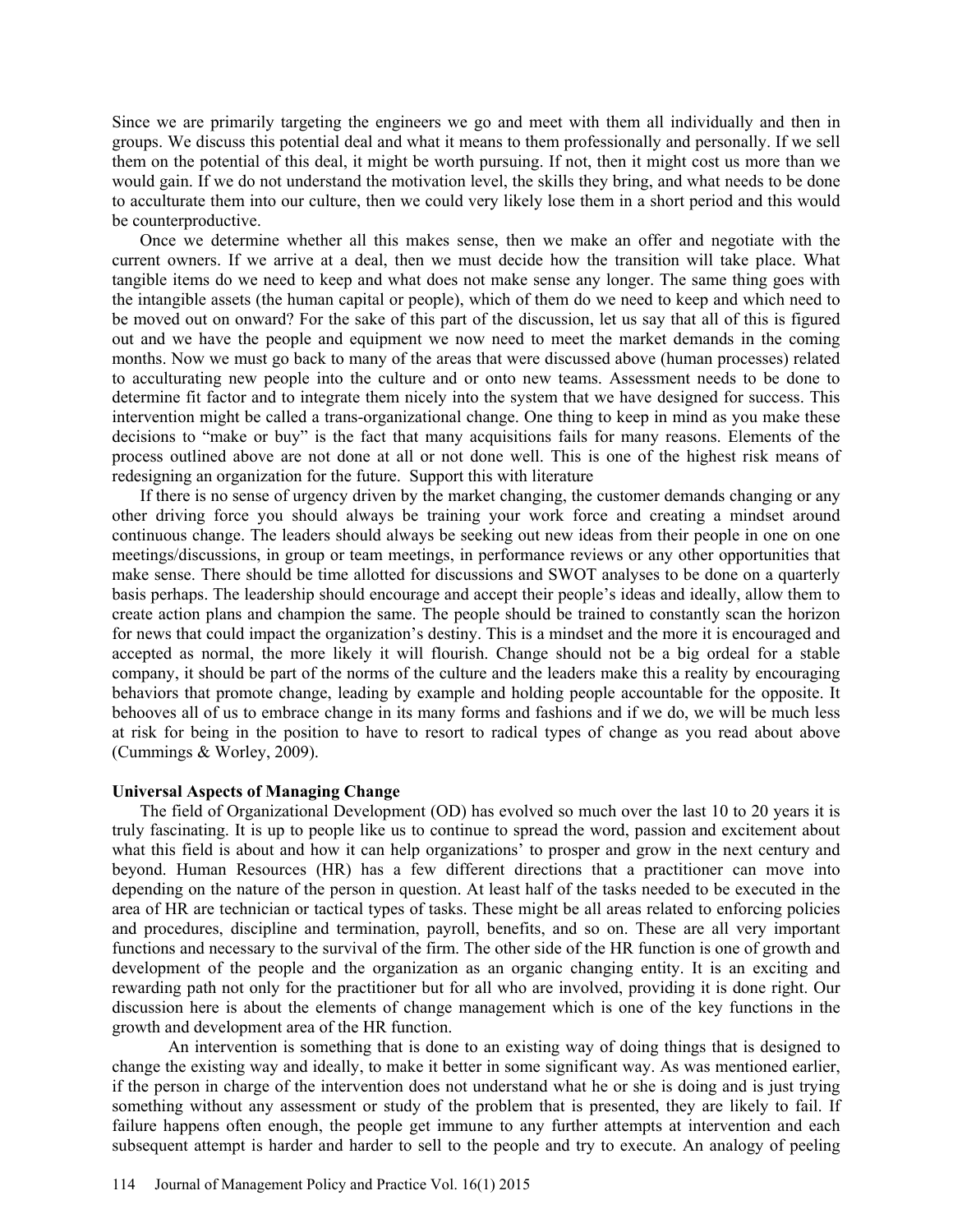away the layers of an onion has been used to describe change management. You do your homework/research, study the possible interventions and you make your best educated guess at which one might have the most impact immediately. After that you use the steps necessary to apply the method, program, etc. to the organization. Next you reassess to see how much impact it has had on the problem. That is the first layer of the onion that is peeled away. Then you go through the process again and again until you get to the core of the onion. It is a process of unfolding, uncovering, investigating, trying new and different ways of conducting business and it is truly an art form that is developed over time through practice (Cummings & Worley, 2009).

#### **Culture and Change Management**

In this example, we have come to the place in the OD process where we need to transform much of the culture of the organization. The way we have done things over the last 30 years has served us well; however, now that we have a new vision and are planning our approach to attaining that vision we have realized that our old paradigm (mental model) will not get us there. We have become complacent and somewhat lazy just assuming that our way is the best and tend to just wait for the phone to ring and take orders from customers. We have also gotten to the place where we feel customers are an inconvenience that must be dealt with and it is showing in lost customers and complaints from our latest customer survey. This is obviously not going to take us into our new world and the way we currently think and conduct business in many areas of the organization internally have a very similar look and feel to them as described above. The old paradigm and culture that supports that old way of thinking must change. How do we do this you ask? That comes next.

Now we need a new vision of how people will look, act and feel when conducting our business in the new paradigm. We want to create a somewhat different culture that is more collaborative and serves the customer as if it were his/her last. Customers are both internal and external and everyone has a supplier and a customer. As should be known by now, the top leadership must lead the way and demonstrate these new behaviors. In this case my executive staff is the supplier of what I need to face the customer. I meet with my executive staff and let them know exactly what I need as their customer, how I need it, and when I need it. I also reassure them that if anything gets in their way of serving their customer (me), then I will do everything in my power to remove that or any other obstacle that arises. Let us say that the supplier is working diligently to meet my expectations and my deadline and there is a budget issue. They ran over budget for some legitimate reason. My job is to make sure they have what they need to successfully serve me and thusly serve the end (paying) customer. In the end, this particular customer was served as they had expected and they have chosen to stay with the organization because of the changes they have seen as demonstrated from the top. In the past, the deadline would have been missed and excuses would have been made and the customer would be the last to know. The customer would have ever hardly heard from or seen the top executives in the middle of the deal. This was done by the top leaders to demonstrate the behaviors that are expected all the way down the line and how our new paradigm might look, feel and act. The whole ordeal is later described in a newsletter and meetings are held with top management to share the story and to answer any questions or concerns. The top leaders lay out the same expectation with the rest of the staff as they did with the executive staff and let everyone know that this is now expected of all people whether they be at the top or the bottom of the organization. First, identify your customers and suppliers in any given situation and then work with them accordingly to deliver what they need on time and with good quality. Anything less is not going to be acceptable and the consequences of such unacceptable behavior are also spelled out for all to hear (along with policy changes as appropriate).

The next thing to do is to find some champions on the staff that are key supporters of the culture change and let them take the next customer deals and work them the same way further illustrating the look, feel and actions of this new paradigm. People are assigned to work with the champions to gain the necessary insights to move forward and model the same behaviors themselves. This is a critical step and should not be overlooked. At this point the resistance will begin to surface and the people who are heavily invested in the old way of doing things are going to either aggressively or using passive aggressive tactics try to derail and progress being made. Yes, something as obvious as this that should save the organization as a whole will be resisted. Why, because these people have a very strong fear of losing what they have built over the years and they are not too positive they are ready, willing and able to give all that up and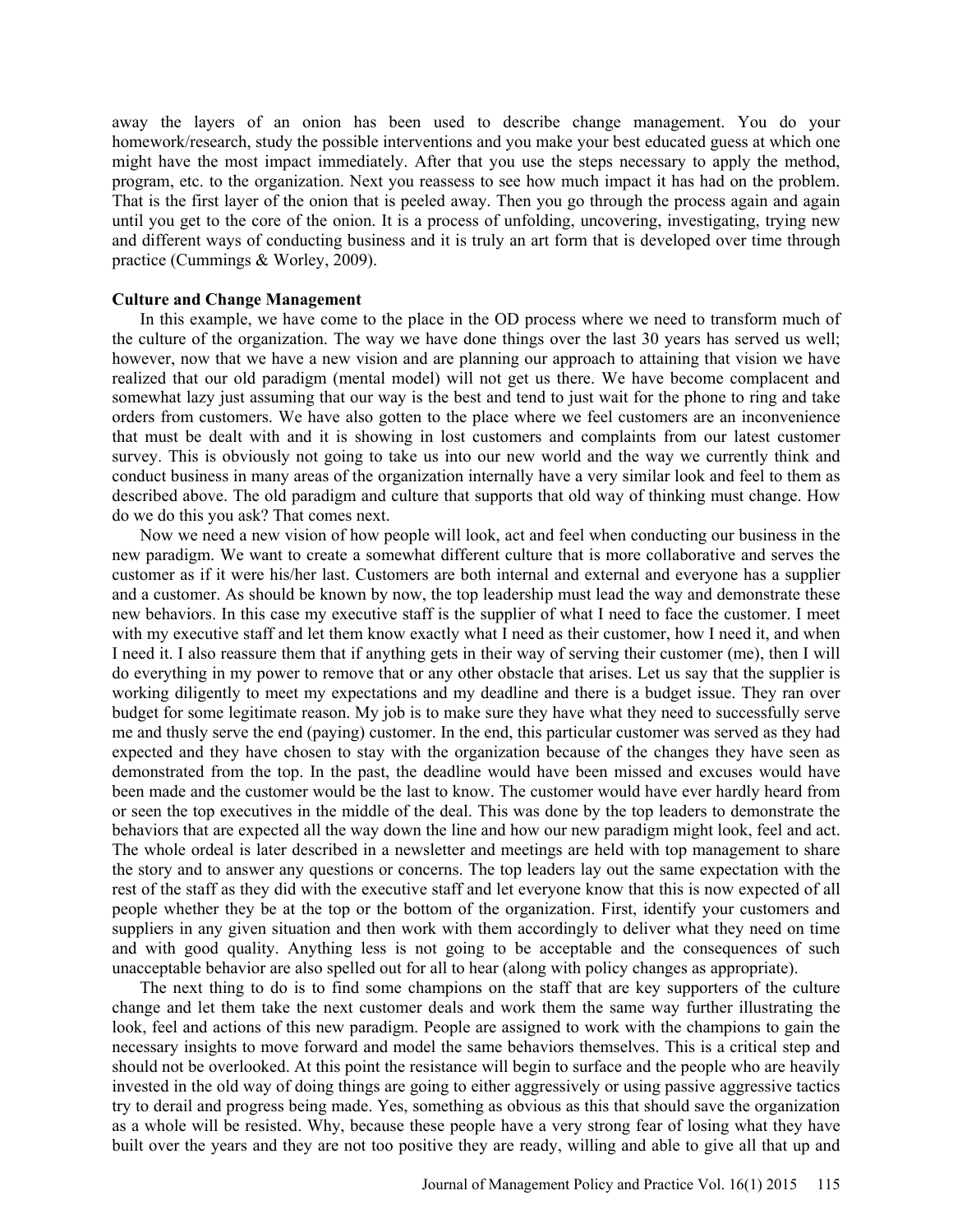start over. If they cannot succeed in the new paradigm they could lose their job or get a big demotion and this could lead to this person losing their house, family, and all the benefits they have become accustomed to. That would be enough to drive most people to resist. That is where communications need to be strong and follow up needs to be consistent. If these resistors cannot or will not shape their ways to accommodate the new way of doing business and to show visible support, they should be terminated. By giving people a chance to acclimate and become part of the new way and supporting them, you have made it known that this is the only acceptable way of doing business now. By terminating people who simply won't adjust after given a chance you also send out a very strong message that this is what is required and nothing less is good enough (Cummings & Worley, 2009).

## **CONCLUSION**

In the review of the literature, there were a number of articles and related sources that addressed concerns and issues related to global change management, diversity, building teams along with 11 characteristics global leaders should strive to attain and maintain. One constant theme seemed apparent throughout which was that there are more similarities than differences in how a global leader should address these critical issues around the globe. It is at the core of all of this that the ones being impacted here are human beings and at the core, we are all the same color. We all have similar patterns as we progress through the stages of life. This goes back to the author's original assertion that change management and many other skills global leaders use have a lot of similarities wherever you apply them considering any differences in culture that could be a factor. This will be the subject of the next paper. When we work to create one organizational culture, it should allow for any differences in background and regional cultural differences to blend together to form a circle around our cultural values as a nation, company or any other similar type of organization. The last paragraph in this presentation furthers the claim that institutionalization of the change is one of the most important keys to success in any situation.

Martin & Beaumont (2001) claimed that the extent to which strategic change is embedded in the organization can be measured by the degree of penetration and durability of changes in the attitudinal and behavioral dimensions of the outcomes of employee psychological contracts. Bate (1994; 1996 as cited in Martin & Beaumont, 2001, para. 15) has put forward a number of criteria that can be used to measure the extent of change, two of which are especially relevant in assessing the degree of institutionalization or embeddedness of change in organizations. These are the degree of penetration into the organization and the durability or permanence of the new forms of strategic discourse, relationships and/or structures. From the perspective of employees, the extent to which such changes are apparent can be measured by the outcomes of changed psychological contracts is the capacity and willingness of individuals to engage in future HR change initiatives (Pettigrew & Whipp, 1991; Pale et al, 2000, as cited in Martin & Beaumont, 2001, para. 15). In this sense the degree of embeddedness of strategic change creates a feedback loop into current and future organizational and relational contexts (2001, para. 15).

Future research should focus on other aspects of critical skill sets needed as they relate to addressing culture and the impact it has on all of global leadership. Though the author seemed to conclude here that there were a lot of similarities with many aspects of managing and leading in a global environment, the cultural aspect is posed as the big variable in all of this and prime for further inquiry.

## **REFERENCES**

Appelbaum, Steven H; Close, Tamara G; Klasa, Sandy. Management Decision37.5 (1999): 424-436.

- Clawson, J.G., (2014), 11 Key Characteristics of a Global Business Leader, Darden Ideas to Action, retrieved at: http://ideas.darden.virginia.edu/2014/01/11-key-characteristics-of-a-global-businessleader/
- Cummings, T.G. and Worley, C. G., (2009), Organizational Change Organization Development and Change, 9th Edition, South-Western Cengage Learning, Mason, OH.
- Ganesh, S. (2012), Creating an Optimized Organization: Key Opportunities and Challenges, Retrieved from www.kpmg.com/optimized-organization-Key-Opportunities-Challenges.com, (July 31, 2014)